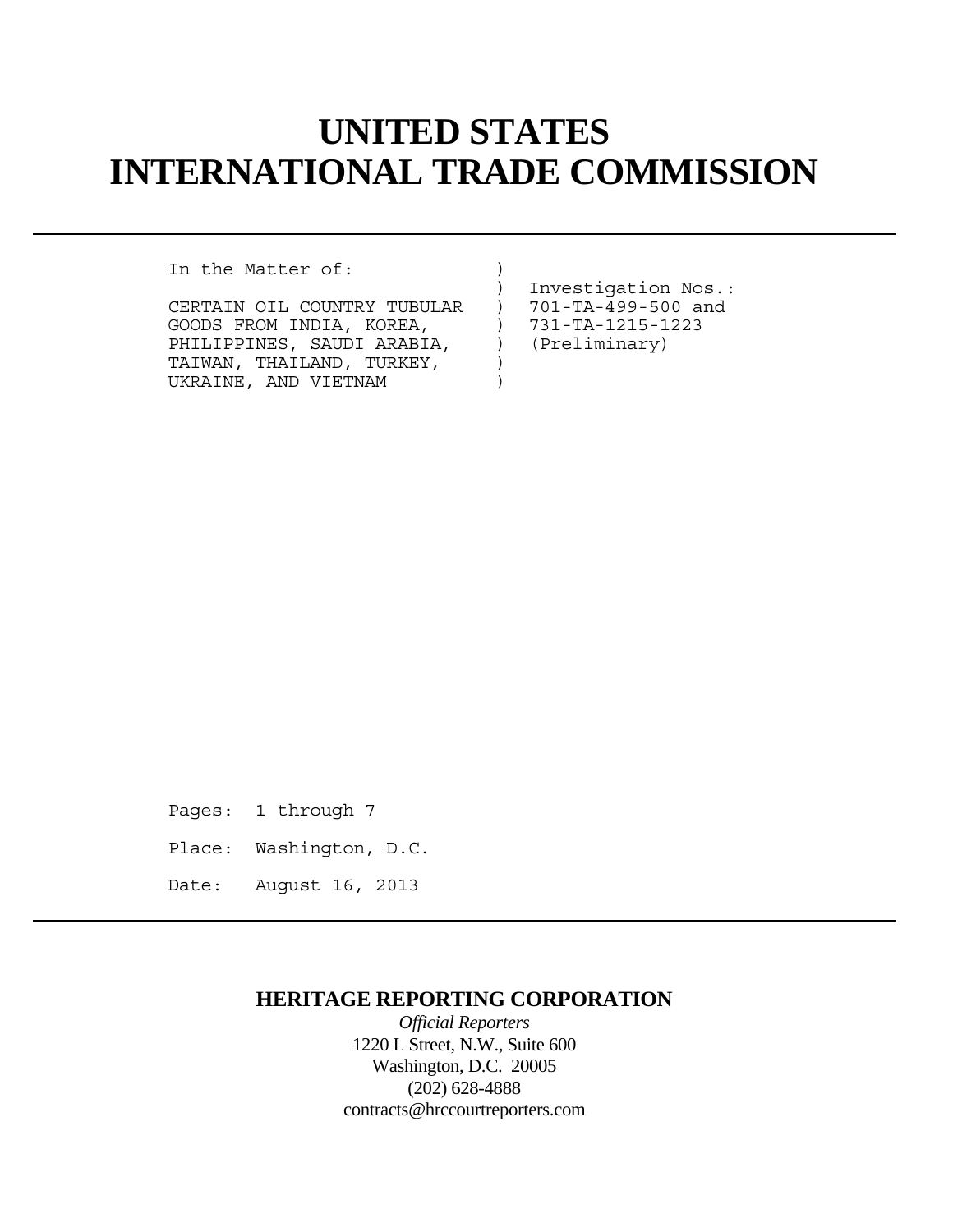#### THE UNITED STATES INTERNATIONAL TRADE COMMISSION

In the Matter of: (1)  $)$ CERTAIN OIL COUNTRY ) Investigation Nos.: TUBULAR GOODS FROM INDIA, ) 701-TA-499-500 and KOREA, PHILIPPINES, SAUDI ) 731-TA-1215-1223 ARABIA, TAIWAN, THAILAND, ) (Preliminary) TURKEY, UKRAINE, AND ) VIETNAM )

> Friday, August 16, 2013

 Room 101 U.S. International Trade Commission 500 E Street, S.W. Washington, D.C.

 The meeting commenced, pursuant to Notice, at 11:00 a.m., before the Commissioners of the United States International Trade Commission, the Honorable DANIEL R. PEARSON, Commissioner, presiding.

APPEARANCES:

On Behalf of the International Trade Commission:

Commissioners:

 IRVING A. WILLIAMSON, CHAIRMAN (via telephone) DANIEL R. PEARSON, COMMISSIONER (presiding) SHARA L. ARANOFF, COMMISSIONER DEAN A. PINKERT, COMMISSIONER (via telephone) DAVID S. JOHANSON, COMMISSIONER (via telephone) MEREDITH M. BROADBENT, COMMISSIONER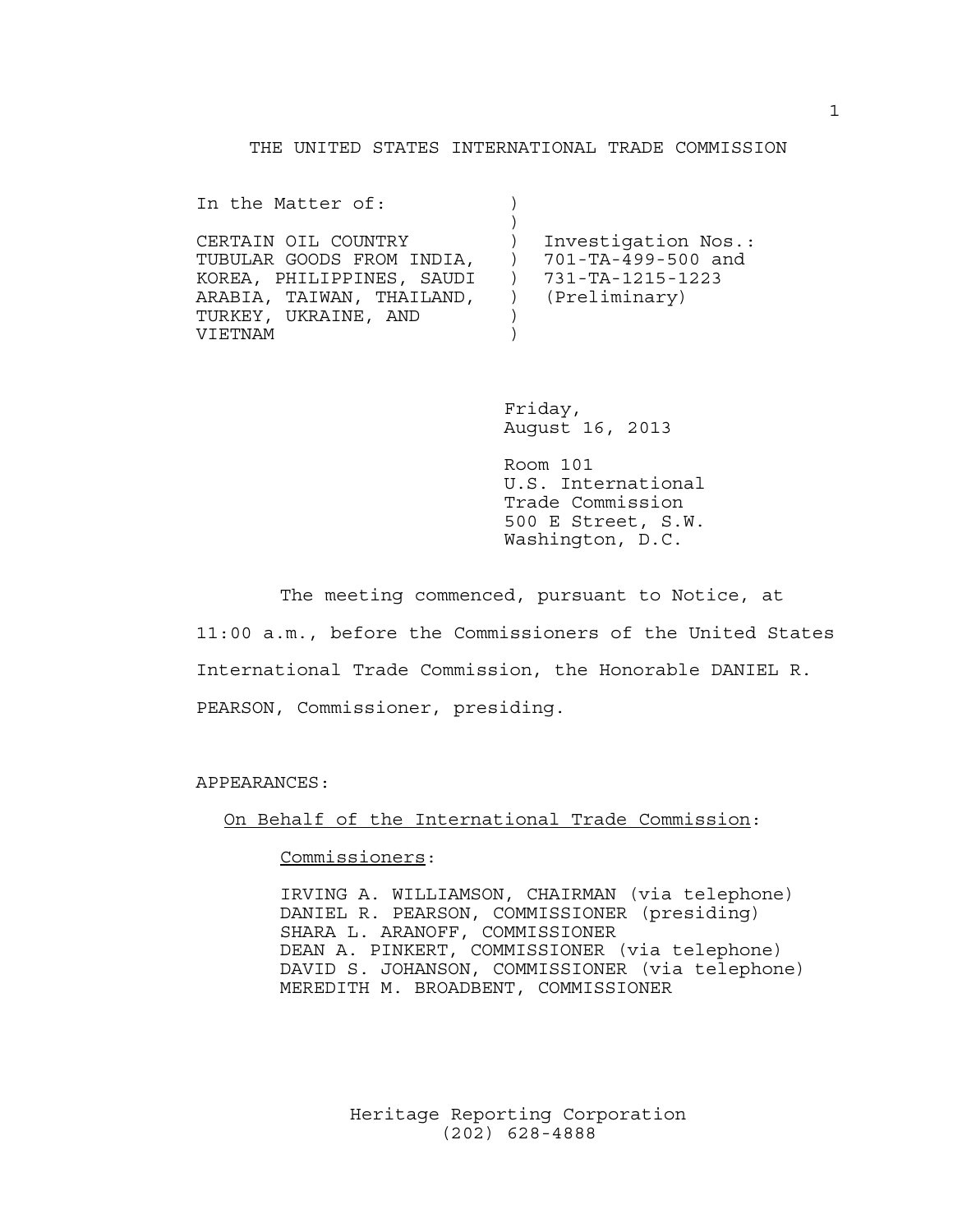APPEARANCES: (Cont'd.)

Staff:

 LISA R. BARTON, ACTING SECRETARY TO THE COMMISSION SHARON BELLAMY, HEARINGS AND MEETINGS ASSISTANT MICHAEL SZUSTAKOWSKI, INVESTIGATOR ALAN TREAT, INTERNATIONAL TRADE ANALYST CRAIG THOMSEN, ECONOMIST CHARLES YOST, ACCOUNTANT/AUDITOR PETER SULTAN, ATTORNEY-ADVISOR NATALIA VIRAY-FUNG, ATTORNEY-ADVISOR DOUGLAS CORKRAN, SUPERVISORY INVESTIGATOR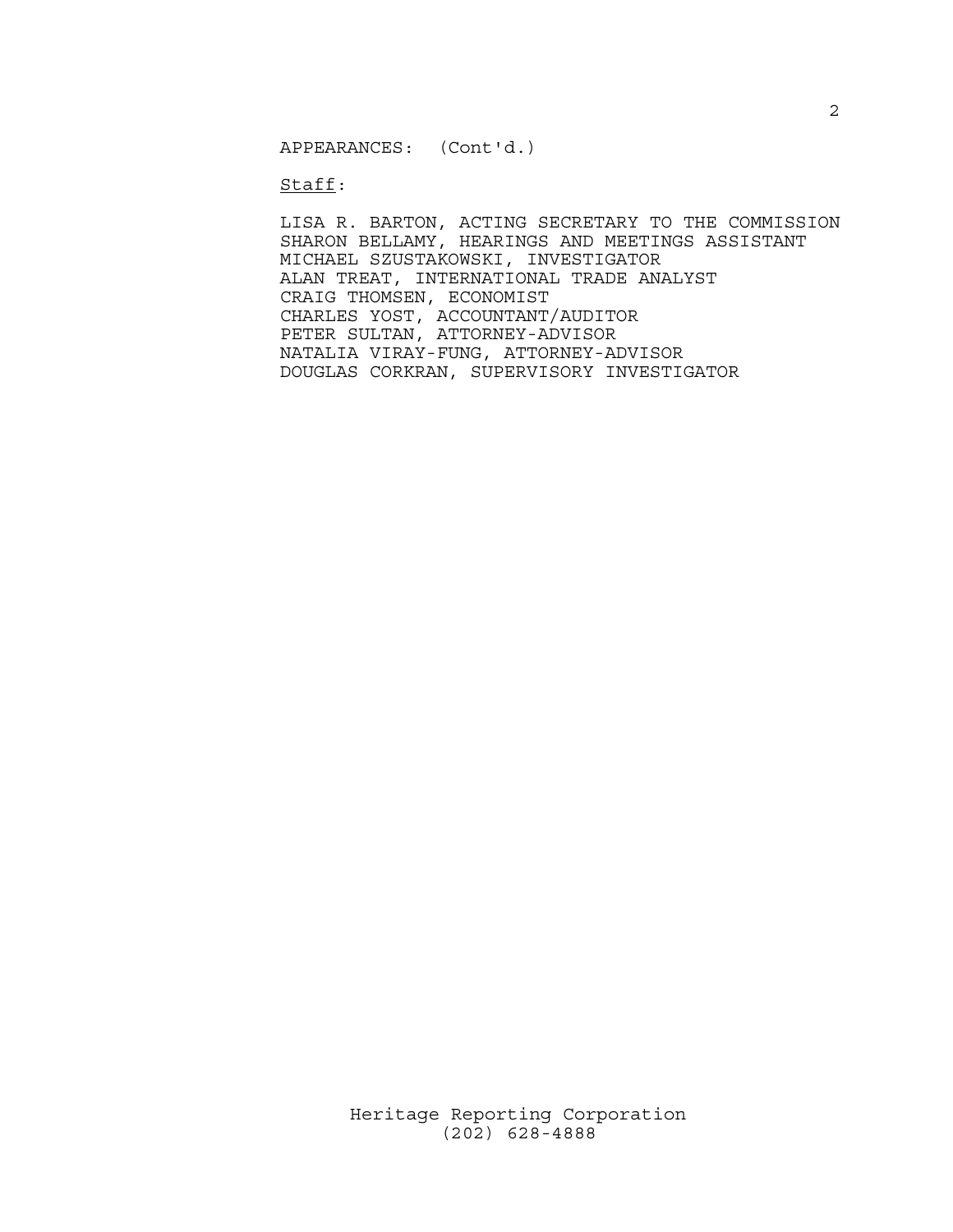## I N D E X

### en de la provincia de la provincia de la provincia de la provincia de la provincia de la provincia de la provi<br>Para la provincia de la provincia de la provincia de la provincia de la provincia de la provincia de la provin

| Agenda for Future Meeting: None                                                                                                                                                                                  | 4 |
|------------------------------------------------------------------------------------------------------------------------------------------------------------------------------------------------------------------|---|
| Minutes: None                                                                                                                                                                                                    | 4 |
| Ratification List: None                                                                                                                                                                                          | 4 |
| Vote in Inv. Nos. 701-TA-499-500 and<br>731-TA-1215-1223 (Preliminary) (Certain Oil<br>Country Tubular Goods from India, Korea,<br>Philippines, Saudi Arabia, Taiwan, Thailand,<br>Turkey, Ukraine, and Vietnam) | 4 |
| Outstanding Action Jackets: None                                                                                                                                                                                 |   |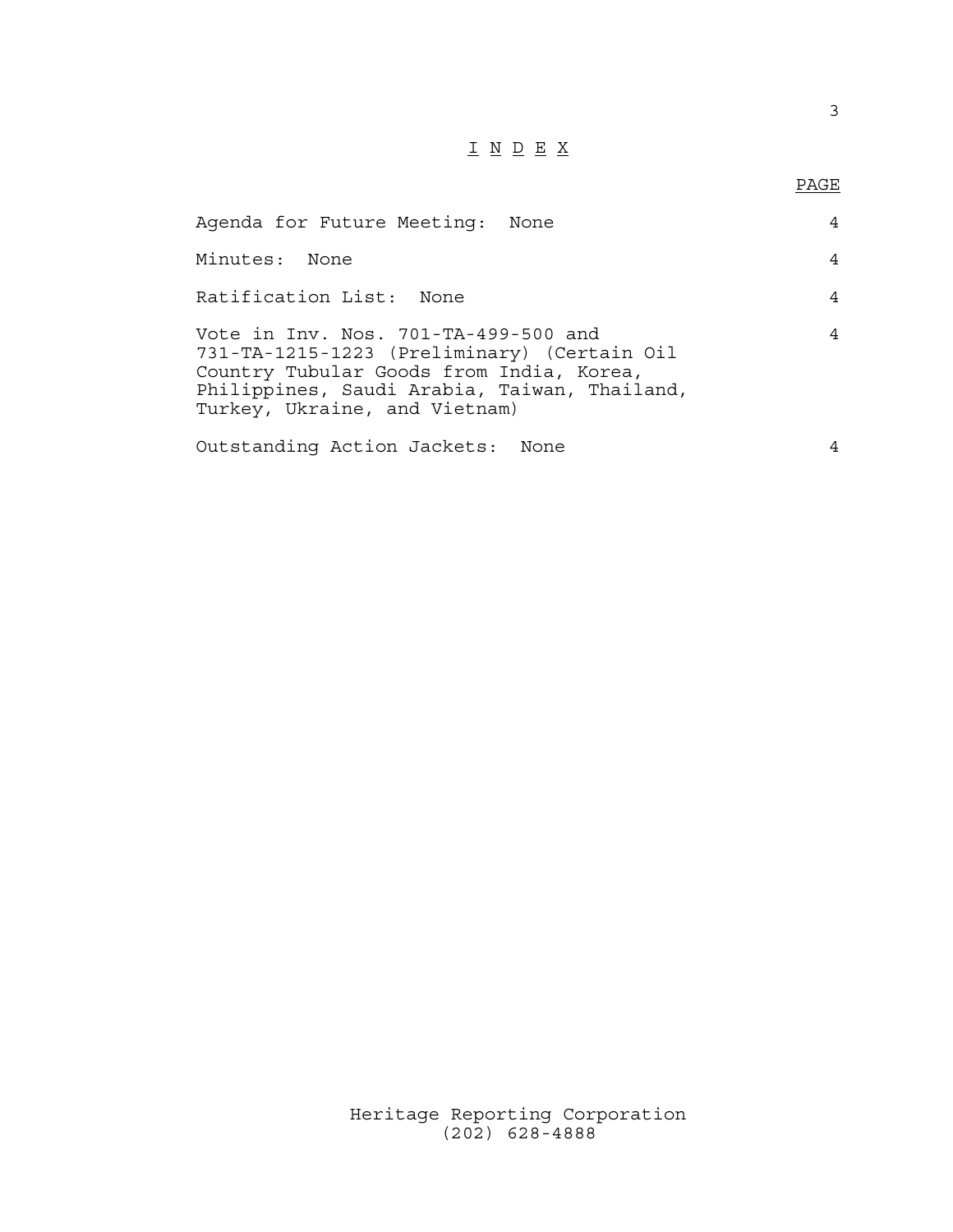| 1  | $\underline{P} \underline{R} \underline{O} \underline{C} \underline{E} \underline{E} \underline{D} \underline{I} \underline{N} \underline{G} \underline{S}$ |
|----|-------------------------------------------------------------------------------------------------------------------------------------------------------------|
| 2  | (11:00 a.m.)                                                                                                                                                |
| 3  | COMMISSIONER PEARSON: Good morning. This                                                                                                                    |
| 4  | meeting of the U.S. International Trade Commission                                                                                                          |
| 5  | will now come to order.                                                                                                                                     |
| 6  | Welcome to Chairman Williamson,                                                                                                                             |
| 7  | Commissioners Pinkert and Johanson, who are                                                                                                                 |
| 8  | participating by telephone.                                                                                                                                 |
| 9  | CHAIRMAN WILLIAMSON: Good morning.                                                                                                                          |
| 10 | COMMISSIONER PINKERT: Good morning.                                                                                                                         |
| 11 | COMMISSIONER JOHANSON: Good morning.                                                                                                                        |
| 12 | COMMISSIONER PEARSON: I understand that                                                                                                                     |
| 13 | there are no agendas for future meetings, minutes, or                                                                                                       |
| 14 | ratification lists to consider or outstanding action                                                                                                        |
| 15 | jackets for that matter.                                                                                                                                    |
| 16 | Next we turn to the vote in Investigation                                                                                                                   |
| 17 | Nos. 701-TA-499-500 and 731-TA-1215-1223 (Preliminary)                                                                                                      |
| 18 | (Certain Oil Country Tubular Goods From India, Korea,                                                                                                       |
| 19 | Philippines, Saudi Arabia, Taiwan, Thailand, Turkey,                                                                                                        |
| 20 | Ukraine, and Vietnam).                                                                                                                                      |
| 21 | Welcome to Mr. Corkran and the staff who                                                                                                                    |
| 22 | participated in these investigations.                                                                                                                       |
| 23 | Are there any questions for the staff?                                                                                                                      |
| 24 | (No response.)                                                                                                                                              |
| 25 | COMMISSIONER PEARSON: Are there any                                                                                                                         |
|    |                                                                                                                                                             |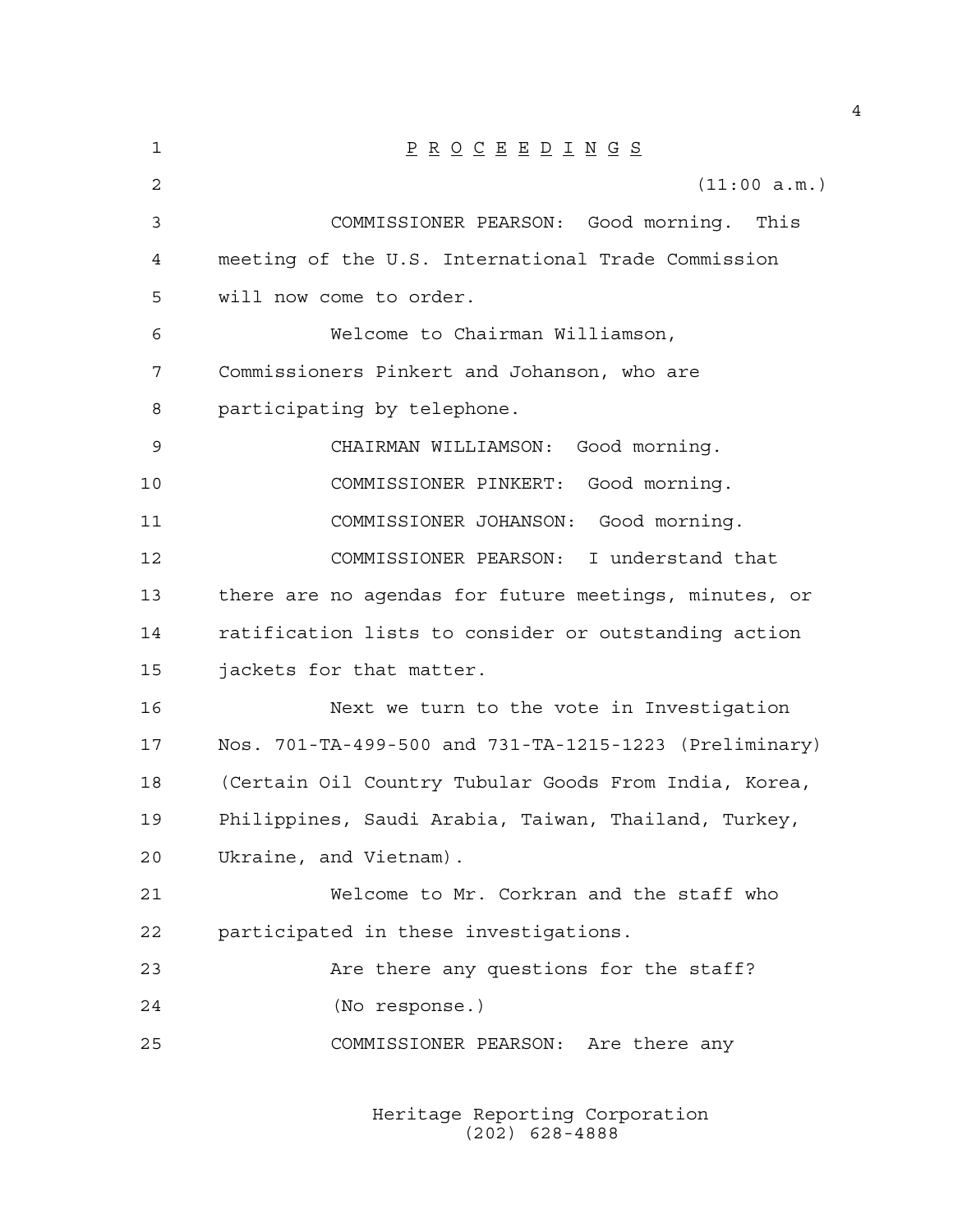1 additions or corrections to the staff report? 2 MR. CORKRAN: Douglas Corkran, Office of 3 Investigations. Thank you, Commissioner Pearson. 4 Staff proposes that the staff report for the subject 5 investigations be revised in accordance with 6 Memorandum INV-LL-061 dated August 15, 2013. Staff 7 has no further revisions. 8 COMMISSIONER PEARSON: Is there any 9 objection to approval of the staff report as revised? 10 (No response.) 11 COMMISSIONER PEARSON: Hearing none, it is 12 approved. 13 Madam Secretary, will you please call the 14 roll? 15 MS. BARTON: Thank you, Commissioner 16 Pearson. 17 Commissioner Pinkert? 18 COMMISSIONER PINKERT: I vote in the 19 affirmative. 20 MS. BARTON: Commissioner Williamson? 21 CHAIRMAN WILLIAMSON: I vote in the 22 affirmative. 23 MS. BARTON: Commissioner Pearson? 24 COMMISSIONER PEARSON: I vote in the 25 affirmative.

> Heritage Reporting Corporation (202) 628-4888

5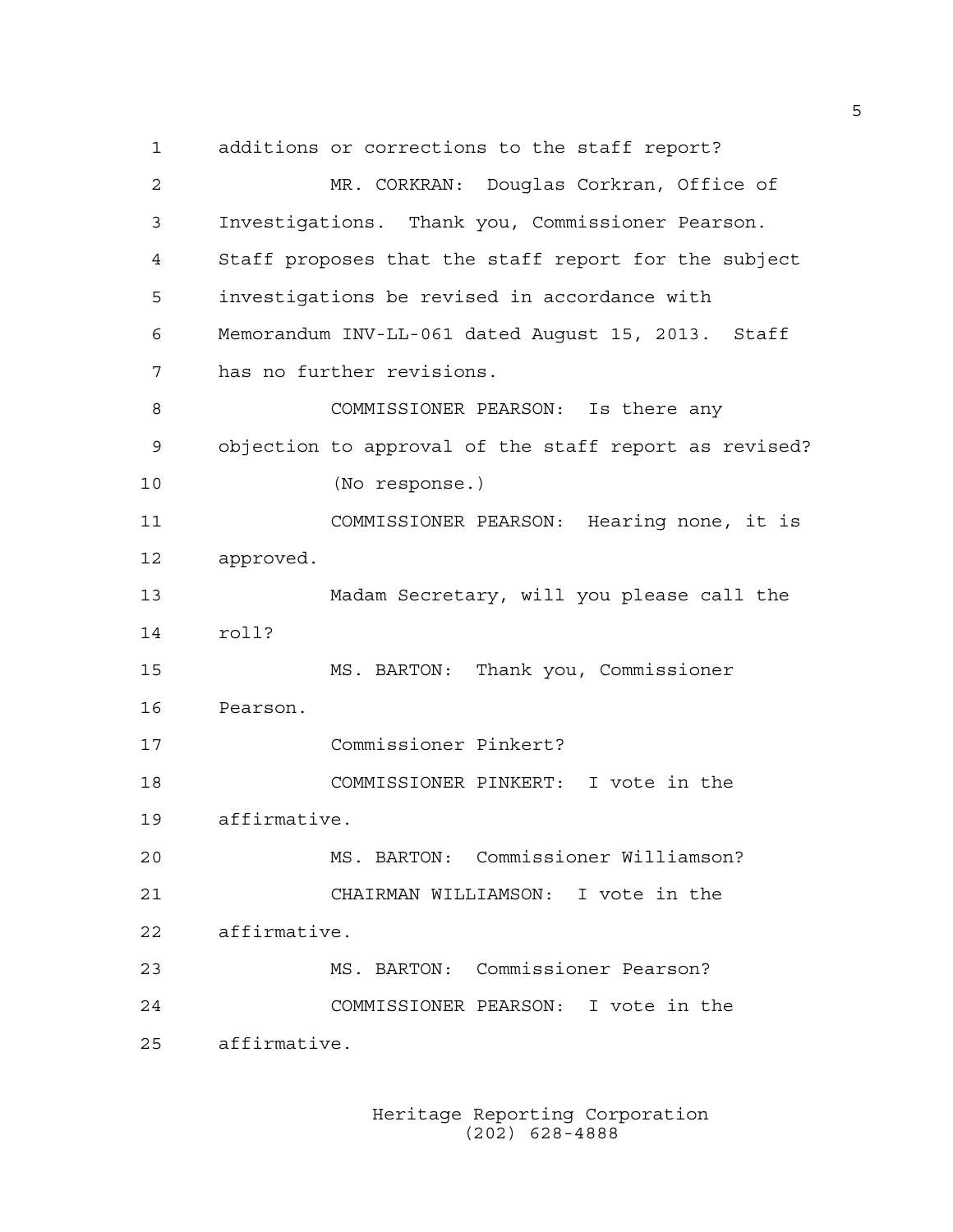1 MS. BARTON: Commissioner Aranoff? 2 COMMISSIONER ARANOFF: I vote in the 3 affirmative. 4 MS. BARTON: Commissioner Broadbent? 5 COMMISSIONER BROADBENT: I vote in the 6 affirmative. 7 MS. BARTON: Commissioner Johanson? 8 COMMISSIONER JOHANSON: I vote in the 9 affirmative. 10 MS. BARTON: Commissioner Pearson, the 11 Commission has reached an affirmative determination. 12 COMMISSIONER PEARSON: Thank you, Madam 13 Secretary. 14 Further information regarding these 15 determinations will be available in the press release. 16 The Commission currently is scheduled to file its 17 views on or before August 23, 2013. 18 Thank you to all staff who participated in 19 these investigations. 20 Seeing that there is no other business 21 before the Commission, this meeting is adjourned. 22 (Whereupon, at 11:04 a.m., the Commission 23 meeting in the above-entitled matter was concluded.) 24 // 25 //